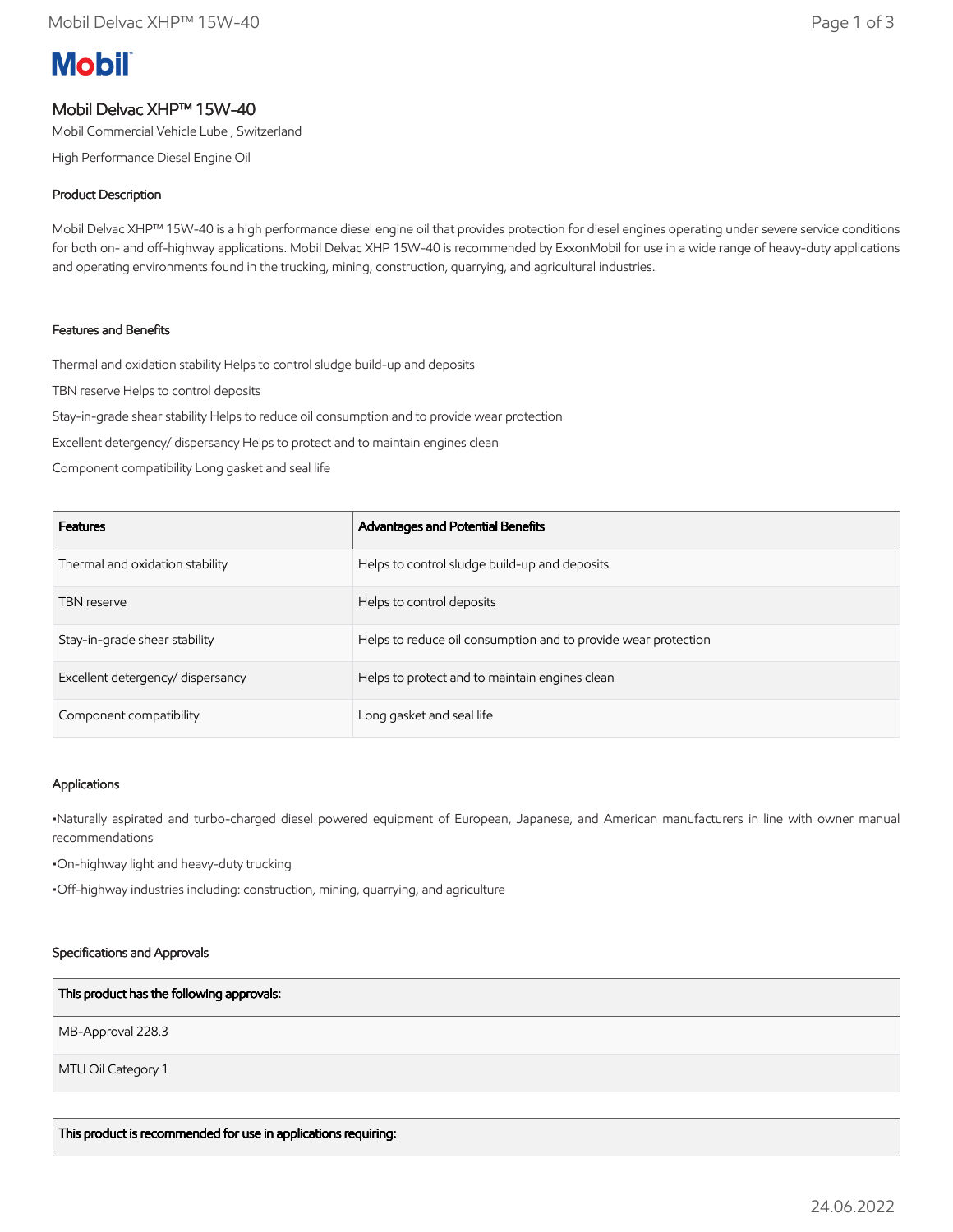| This product is recommended for use in applications requiring: |
|----------------------------------------------------------------|
| ACEA A2                                                        |
| ACEA B2                                                        |
| ACEA E3                                                        |
| API CF                                                         |
| API CF-4                                                       |
| API CG-4                                                       |
| RENAULT TRUCKS RLD                                             |
| <b>RENAULT TRUCKS RLD-2</b>                                    |
| VOLVO VDS-2                                                    |

This product meets or exceeds the requirements of the following industry specification:

API SJ

#### Properties and Specifications

| Property                                                               |            |
|------------------------------------------------------------------------|------------|
| Grade                                                                  | SAE 15W-40 |
| Specific Gravity, 15 C/15 C, ASTM D4052                                | 0.88       |
| Kinematic Viscosity @ 40 C, mm2/s, ASTM D445                           | 106        |
| Kinematic Viscosity @ 100 C, mm2/s, ASTM D445                          | 14.5       |
| Ash, Sulfated, mass%, ASTM D874                                        | 1.1        |
| Pour Point, °C, ASTM D97                                               | $-27$      |
| Viscosity Index, ASTM D2270                                            | 140        |
| Cold-Cranking Simulator, Apparent Viscosity @ -20 C, mPa.s, ASTM D5293 | 6150       |
| Total Base Number, mgKOH/g, ASTM D2896                                 | 10         |

#### Health and safety

Health and Safety recommendations for this product can be found on the Material Safety Data Sheet (MSDS) @ [http://www.msds.exxonmobil.com/psims](http://www.msds.exxonmobil.com/psims/psims.aspx) /psims.aspx

All trademarks used herein are trademarks or registered trademarks of Exxon Mobil Corporation or one of its subsidiaries unless indicated otherwise.

08-2020

EXXONMOBIL LUBRICANTS & SPECIALTIES EUROPE, A DIVISION OF EXXONMOBIL PETROLEUM & CHEMICAL, BVBA (EMPC) POLDERDIJKWEG